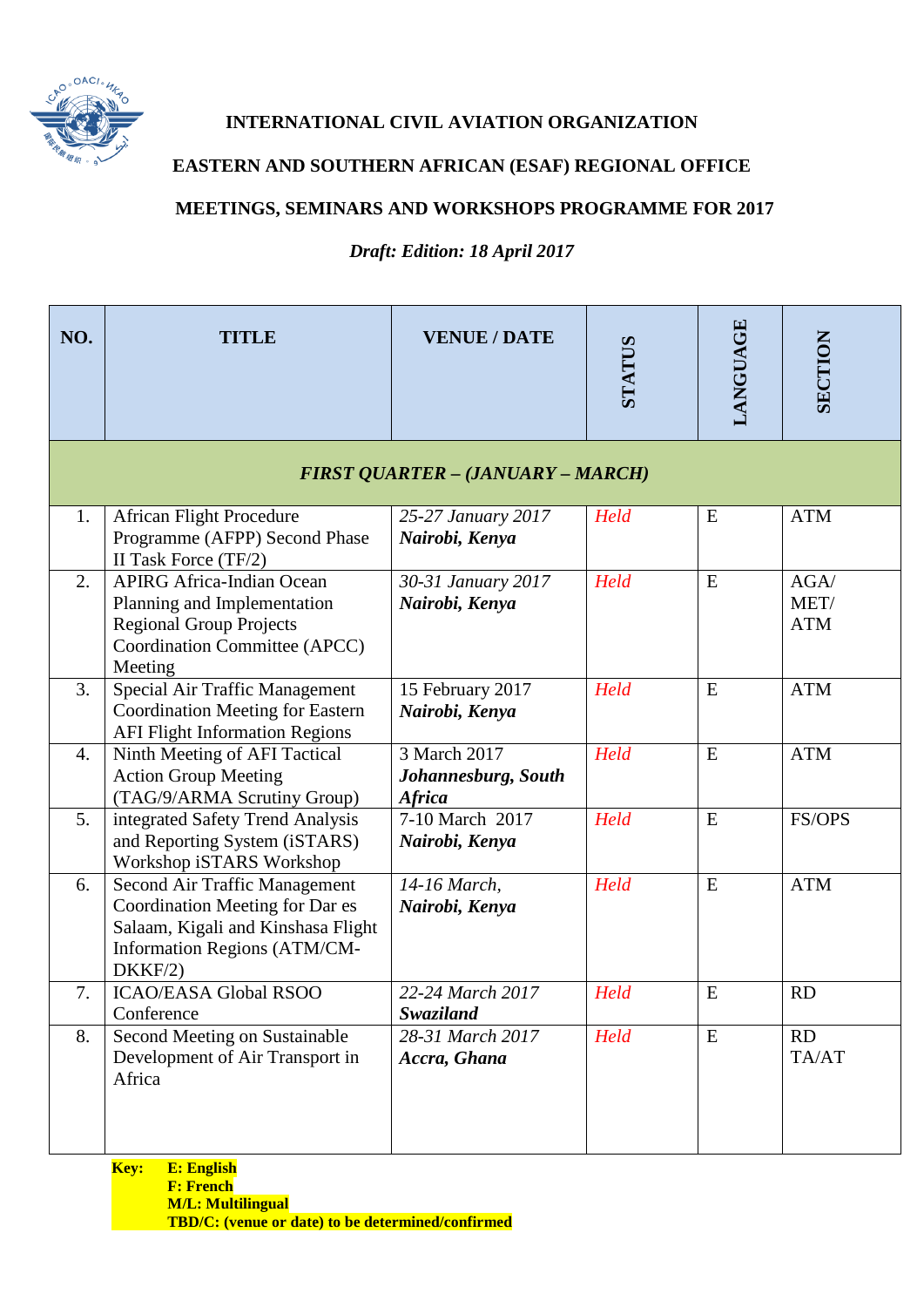| NO. | <b>TITLE</b>                                                                                                                                        | <b>VENUE / DATE</b>                              | STATUS                  | <b>LANGUAGE</b> | SECTION                                       |  |  |
|-----|-----------------------------------------------------------------------------------------------------------------------------------------------------|--------------------------------------------------|-------------------------|-----------------|-----------------------------------------------|--|--|
|     | <b>SECOND QUARTER: (APRIL - JUNE)</b>                                                                                                               |                                                  |                         |                 |                                               |  |  |
| 9.  | Training Road Map Africa                                                                                                                            | 7-8 April 2017<br>Addis Ababa, Ethiopia          | Held                    | E               | <b>AFI Plan</b>                               |  |  |
| 10. | ICAO Regional Seminar on States'<br><b>Action Plans and Carbon Offsetting</b><br>and Reduction Scheme for<br><b>International Aviation (CORSIA)</b> | 10-13 April 2017<br>Nairobi, Kenya,              | Held                    | E/F             | <b>MET</b>                                    |  |  |
| 11. | Search and Rescue (SAR) High<br>Level Conference                                                                                                    | 10-13 April 2017<br>Lomé - Togo                  | Held                    | E/F             | <b>ATM</b>                                    |  |  |
| 12. | <b>Global Aviation Symposium</b>                                                                                                                    | 11-13 April 2017<br>Addis Ababa, Ethiopia        | Held                    | E/F             | <b>AFI Plan</b>                               |  |  |
| 13. | Third Meeting of the RASG-AFI<br>Steering Committee (RASC/3)                                                                                        | 19-20 April 2017<br>Dakar, Senegal               | Confirmed               | E/F             | FS/OPS                                        |  |  |
| 14. | <b>African Flight Procedure</b><br>Programme (AFPP) Steering<br><b>Committee Meeting</b>                                                            | 20-21 April 2017<br>Abidjan, Cote d'Ivoire       | Confirmed               | E/F             | <b>ATM</b>                                    |  |  |
| 15. | <b>Operational Requirements for CNS</b><br>(OPREC)                                                                                                  | 2-3 May 2017<br>Nairobi, Kenya                   | Tentative               | E               | <b>ATM/CNS</b>                                |  |  |
| 16. | <b>African Air Navigation Services</b><br>Providers' Meeting                                                                                        | 3-5 May 2017<br>Freetown,<br><b>Sierra Leone</b> | Confirmed               | E/F             | <b>ATM</b>                                    |  |  |
| 17. | <b>AVSEC Supervisors Course</b>                                                                                                                     | 8-17 May 2017<br>Nairobi, Kenya                  | Confirmed               | E               | <b>AVSEC</b>                                  |  |  |
| 18. | Wildlife Strike Hazard                                                                                                                              | 16-18 May 2017<br><b>Venue TBD</b>               | $\overline{T}$ entative | $\overline{E}$  | AGA                                           |  |  |
| 19. | TANSD/4 & South Sudan and<br><b>Sudan Implementation Monitoring</b><br>Team (SSIMT)                                                                 | 16-18 May 2017<br>Cairo, Egypt                   | Confirmed               | E               | <b>ATM</b>                                    |  |  |
| 20. | <b>AFI Week Events</b>                                                                                                                              | 22-25 May 2017<br>Gaborone, Botswana             | Confirmed               | E/F             | <b>AFI Plan</b><br>FS/<br>AVSEC/<br><b>RD</b> |  |  |
| 21. | <b>Global IFAIMA Conference</b>                                                                                                                     | 23-25May 2017<br>Kampala, Uganda                 | Confirmed               | E/F             | <b>RD</b>                                     |  |  |
| 22. | <b>APIRG ATS Competency Study</b><br>(ATSCS)                                                                                                        | 24-26 May 2017<br>Dakar, Senegal                 | Tentative               | ${\bf E}$       | <b>ATM</b>                                    |  |  |
| 23. | Safety Seminar/Workshop                                                                                                                             | 29-31 May 2017<br>Nairobi, Kenya                 | Tentative               | E               | FS/OPS                                        |  |  |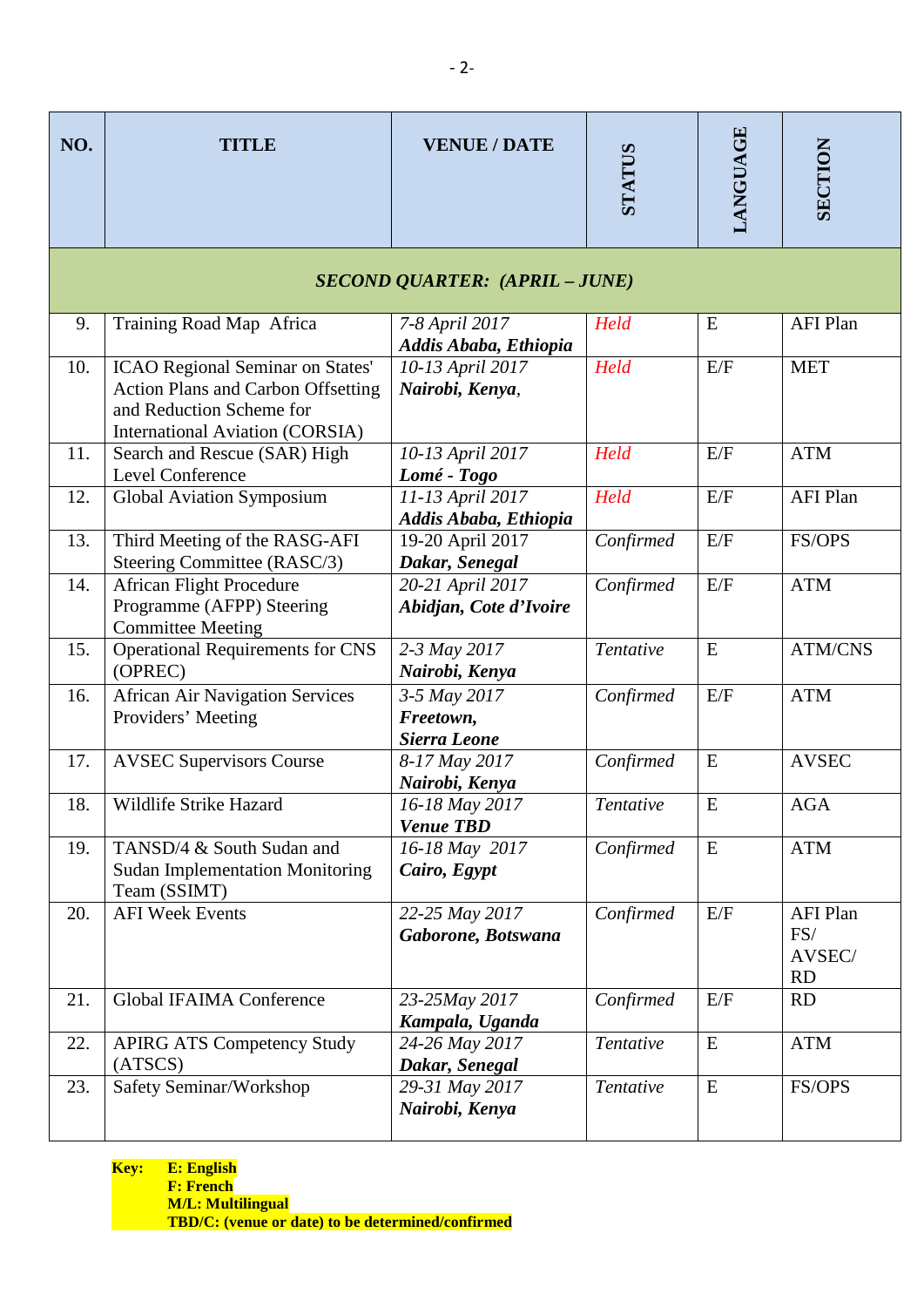| NO.                                | <b>TITLE</b>                                                                                                                                                               | <b>VENUE / DATE</b>                                    | STATUS    | LANGUAGE  | SECTION        |
|------------------------------------|----------------------------------------------------------------------------------------------------------------------------------------------------------------------------|--------------------------------------------------------|-----------|-----------|----------------|
| 24.                                | Air Space and Aerodrome<br>Operations (AAO Sub-Groups SG<br>Meeting)                                                                                                       | 29-31 May 2017<br>Dakar, Senegal                       | Tentative | E/F       | <b>AGA/ATM</b> |
| 25.                                | <b>Aviation System Block Upgrades</b><br>(ASBU) implementation<br>Seminar/Workshop                                                                                         | August 2017<br>Venue - TBD                             | Tentative | E/F       | <b>ATM</b>     |
| 26.                                | <b>Aerodrome Certification Course</b>                                                                                                                                      | 5-16 June 2017<br>Venue - TBD                          | Tentative | E         | <b>AGA</b>     |
| 27.                                | <b>Frequency Finder Workshop</b>                                                                                                                                           | 12-16 June 2017<br>Nairobi, Kenya                      | Confirmed | E         | <b>CNS</b>     |
| 28.                                | <b>Safety Seminar Workshop</b>                                                                                                                                             | 27-30 June 2017<br>Nairobi, Kenya                      | Tentative | E         | <b>FS</b>      |
| 29.                                | Second Meeting on Air Cargo<br>Development in Africa                                                                                                                       | $\overline{27}$ -30 June 2017<br>Addis Ababa, Ethiopia | Tentative | E         | RD<br>TA/AT    |
| 30.                                | <b>ATM Coordination Meeting for</b><br><b>ENECA FIRS</b>                                                                                                                   | 27-30 June 2017<br>Nairobi, Kenya                      | Tentative | E         | <b>ATM</b>     |
| 31.                                | 1 <sup>ST</sup> APIRG Infrastructure and<br>Information Management (IIM)                                                                                                   | 27-30 June 2017<br>Nairobi, Kenya                      | Confirmed | E/F       | <b>CNS/MET</b> |
| THIRD QUARTER - (JULY - SEPTEMBER) |                                                                                                                                                                            |                                                        |           |           |                |
| 32.                                | <b>OPMET Data Workshop</b>                                                                                                                                                 | 4-6 July 2017<br>Venue - TBD                           | Tentative | E         | <b>MET</b>     |
| 33.                                | <b>API</b> Seminar                                                                                                                                                         | 7-8 July 2017<br>Venue - TBC                           | Tentative | E         | <b>AVSEC</b>   |
| 34.                                | <b>ICAO Competency Based Training</b><br>(CBT) Workshop for Air Traffic<br>Controllers (ATC-O) and Air<br><b>Traffic Safety Electronics</b><br>Personnel (ATSEP) Personnel | 10-12 July 2017<br>Nairobi, Kenya                      | Confirmed | E         | <b>ATM</b>     |
| 35.                                | <b>APIRG PBN Airspace Concept</b><br>(Airspace Design) & AORTA                                                                                                             | 17-21 July 2017<br>Nairobi, Kenya                      | Confirmed | E         | <b>ATM</b>     |
| 36.                                | <b>Remotely Piloted Aircraft Systems</b><br>(RPAS) Workshop                                                                                                                | 17-18 July 2017<br>Abuja, Nigeria                      | Confirmed | E/F       | <b>CNS</b>     |
| 37.                                | Collaborative Arrangement for the<br>Prevention and Management of<br>Public health events in Civil<br>Aviation Africa (CAPSCA)<br>Meeting                                  | 24-28 July 2017<br><b>Zambia</b>                       | Tentative | ${\bf E}$ | <b>AGA</b>     |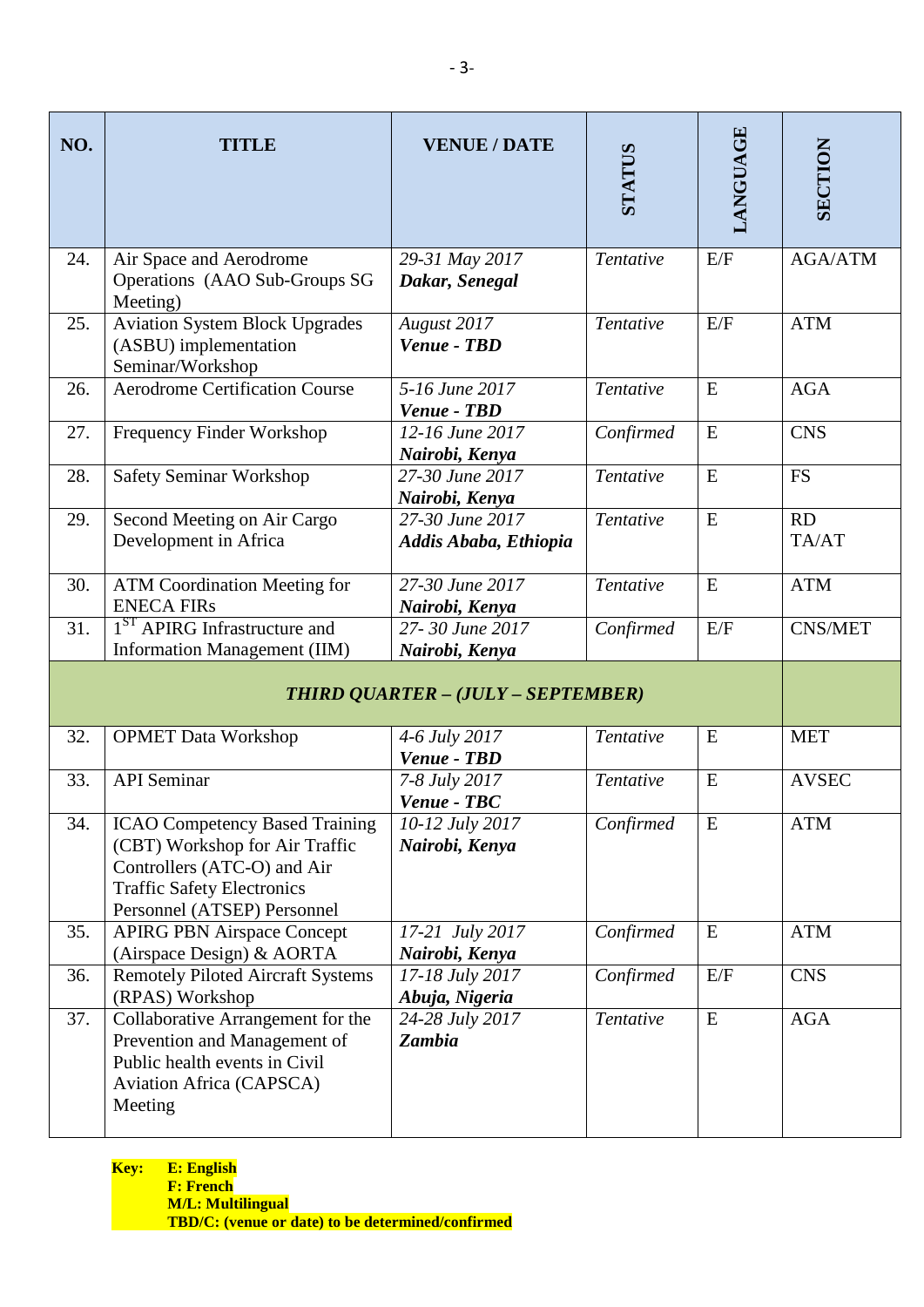| NO.                                          | TITLE                                                                      | <b>VENUE / DATE</b>                      | STATUS    | LANGUAGE  | SECTION         |  |
|----------------------------------------------|----------------------------------------------------------------------------|------------------------------------------|-----------|-----------|-----------------|--|
| 38.                                          | <b>BO AMET Workshop</b>                                                    | 1-3 August 2017<br><b>Venue TBD</b>      | Tentative | E         | <b>MET</b>      |  |
| 39.                                          | Air Navigation Services Inspector<br>Courses                               | 7-18 August 2017<br><b>Venue-TBD</b>     | Tentative | E         | <b>AFI Plan</b> |  |
| 40.                                          | <b>SMxP</b> Training                                                       | 14-18 August 2017<br>Venue - TBD         | Tentative | E         | <b>FS</b>       |  |
| 41.                                          | Air Traffic Services (ATS)<br>Message Handling System (AMHS<br>Workshop    | 14-17 August 2017<br>Nairobi, Kenya      | Tentative | ${\bf E}$ | <b>CNS</b>      |  |
| 42.                                          | <b>ICAO TRIP Strategy</b>                                                  | 14-16 August 2017<br><b>Seychelles</b>   | Tentative | E         | <b>AVSEC</b>    |  |
| 43.                                          | <b>Supervisors Course ASTC</b>                                             | 21-30 August 2017<br><b>South Africa</b> | Tentative | E         | <b>AVSEC</b>    |  |
| 44.                                          | <b>South Sudan Support Partners</b><br>Conference                          | 28-31 August 2017<br>Nairobi, Kenya      | Tentative | E         | <b>ATM</b>      |  |
| 45.                                          | <b>Global Navigation Satellite System</b><br>(GNSS) Workshop               | 5-8 September 2017<br><b>Venue TBD</b>   | Tentative | E         | <b>CNS</b>      |  |
| 46.                                          | Personnel Licensing Inspector<br>Course                                    | 4-8 September 2017<br><b>Venue TBD</b>   | Tentative | E         | <b>AFI Plan</b> |  |
| 47.                                          | <b>AIDC</b> Workshop                                                       | 11-14 September 2017<br>Nairobi, Kenya   | Tentative | E         | <b>CNS</b>      |  |
| 48.                                          | NAFSAT SVC/12                                                              | 18 September 2017<br><b>Seychelles</b>   | Tentative | E         | <b>CNS</b>      |  |
| 49.                                          | Follow-up Workshop on AFI Plan<br><b>SAR Project</b>                       | 20-22 September 2017<br>Nairobi, Kenya   | Tentative | E         | <b>ATM</b>      |  |
| <b>FOURTH QUARTER - (OCTOBER - DECEMBER)</b> |                                                                            |                                          |           |           |                 |  |
| 50.                                          | APIRG 21 & RASG/4 DGCAs<br>Meetings                                        | 9-14 October 2017<br><b>Venue TBD</b>    | Tentative | E         | <b>RD</b>       |  |
| 51.                                          | <b>APIRG NAV/SPEC/SEP</b><br>Workshop                                      | 13-15 November 2017<br><b>Venue TBD</b>  | Tentative | ${\bf E}$ | <b>ATM</b>      |  |
| 52.                                          | Airworthiness Inspector Course                                             | 16-27 October 2017<br>Venue, TBD         | Tentative | E         | <b>AFI Plan</b> |  |
| 53.                                          | Meeting of Regional Aviation<br>Security and Facilitation<br>(RASFALG-AFI) | 18-19 October 2017<br>Venue, TBD         | Tentative | ${\bf E}$ | <b>AVSEC</b>    |  |
| 54.                                          | <b>LOC I and UPRT Seminar</b>                                              | 20-24 October 2017<br>Venue, TBC         | Tentative | E         | <b>OPS</b>      |  |